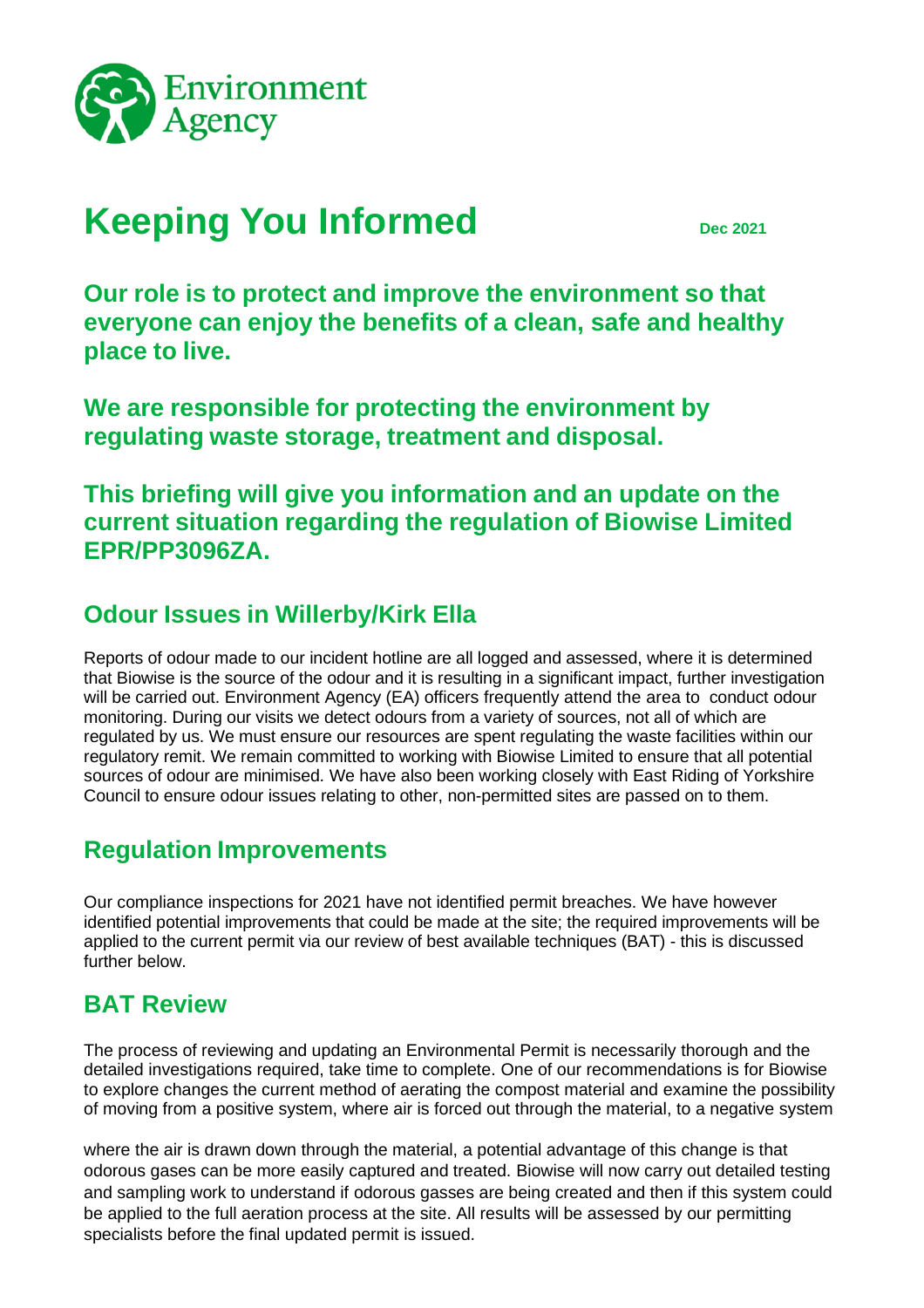

Biowise will be carrying out a number of trial operations over the coming months in order to demonstrate the best practical way to implement improvements, this will include testing different machines and equipment to help reduce potential odour generation from the shredding of compost material. Biowise will also be carrying out trials on new aeration methods, the trials are required to ensure that there is confidence the improvements will deliver the desired outcomes before they are implemented more widely across the site. The requested improvements have the potential to give greater control of emissions through increased containment and a more thorough air treatment process, resulting in the removal of more of the odorous compounds from the gases emitted.

### **Permit Variation**

The application to increase the annual waste tonnage is still being assessed, we are waiting for further information from Biowise to address the points we have raised during our technical assessments these questions and answers can be viewed by members of the public via citizen space using the link below. The consultation period is now over but the associated documents can still be accessed.

<https://consult.environment-agency.gov.uk/psc/hu10-6ts-biowise-limited/>

We will not allow this increase if Biowise are unable to provide sufficient justification and control measures. If an increase is to be accepted any agreed improvements and infrastructure changes must be in place and fully operational before any increase takes effect.

## **Next Steps**

We will continue to regulate Biowise in line with their current environmental permit conditions during the remainder of the decision making process. We will continue to keep you informed regarding the application and permit review process.

## **Other Sources of Odour**



For issues relating to land spreading and/or other statutory nuisances please contact the Local Authority, East Riding County Council:

Tel: (01482) 393939

Website: [www.eastriding.gov.uk/environment/pollution/air-pollution/smells-odours-and-dust/](http://www.eastriding.gov.uk/environment/pollution/air-pollution/smells-odours-and-dust/)